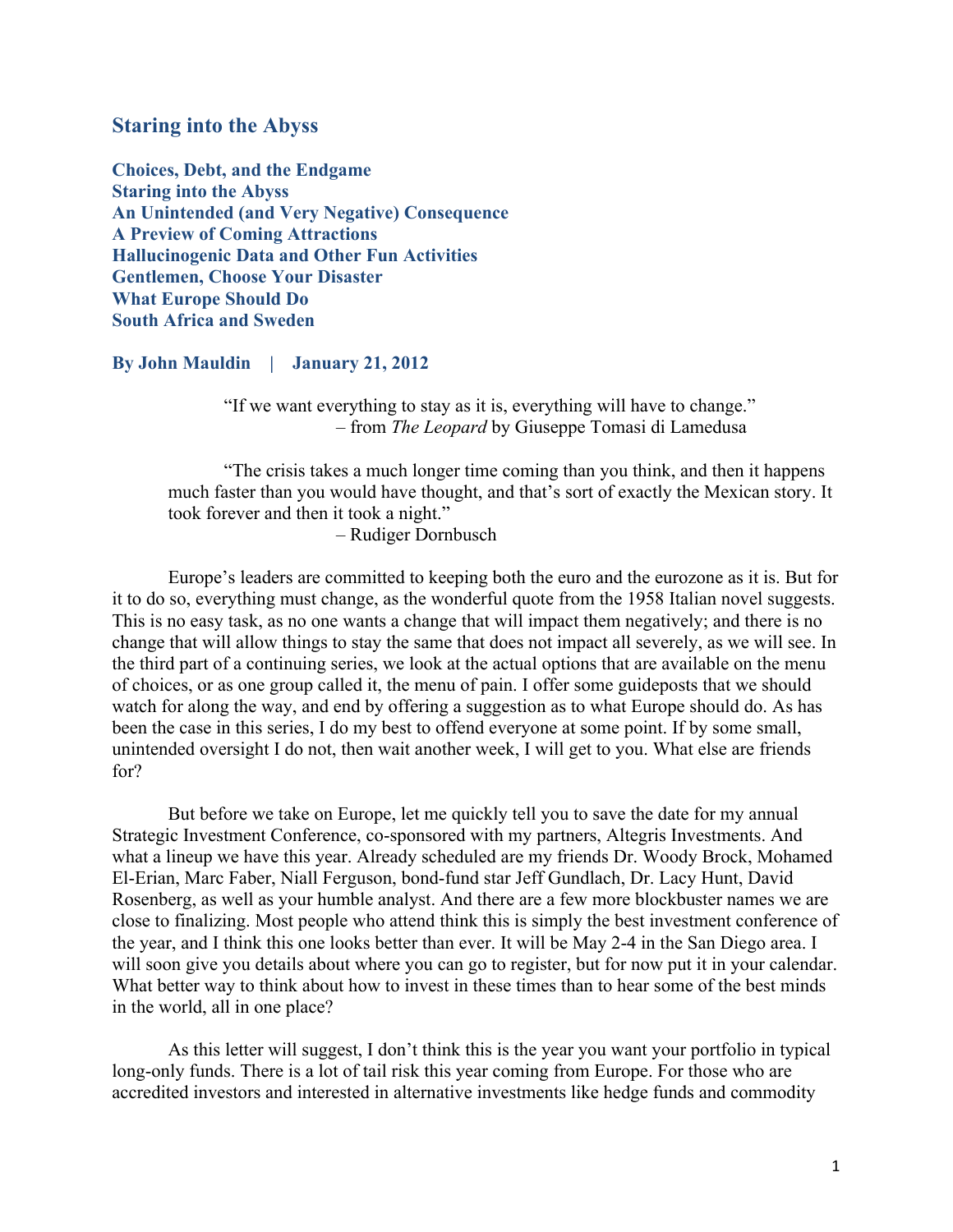funds, which can help you navigate through these volatile times, let me suggest you go to The Mauldin Circle and register, and my friends at Altegris Investments will give you a call. I am finishing up a new Accredited Investor Letter, and they will send it to you for free as our way of saying thanks for talking with us. Now, let's jump right in.

# **Choices, Debt, and the Endgame**

We started off this New Year's series by pointing out that the choices we make today are constrained by the choices we made in the past, and the choices we make in the future will be limited by the choices we make today. Europe chose to create a free trade zone, and then some of the countries proceeded to lock themselves into the gold standard of a single currency, relinquishing the ability to adjust any imbalances in their economies by changes in the prices of their own currencies.

Interest rates for the southern tier of Europe dropped to levels never available to them before, and those countries responded by borrowing ever-increasing amounts of money to finance current spending. Then came the credit crisis, and budgets simply ballooned out of control, and debts began to get to levels that made the bond markets ask for ever-higher rates, as concerns about sovereign defaults began to rise.

This problem was compounded by the fact that European banking institutions were allowed to leverage their purchases of sovereign debt by 30 or 40 to 1 their actual capital. That means even a default by a small country has potentially big ramifications. As it became clear that Greece was in trouble, European leaders at first thought that if Greece was given some time, it could get its budget deficit under control and then once again gain access to the bond market.

In the summer of last year, after dithering through some 40-odd summits, it began to dawn on European leaders that it was not a short-term liquidity crisis they had on their hands but a solvency crisis. A fact that numerous commentators had been pointing out to them for quite some time. And as Greece began shake and bake its way to "austerity," the very act of cutting deficits pushed the country into recession, which lowered tax revenues and increased expenses, putting the elusive goal of a balanced budget even further off. We should quickly note that this is not just a Greek problem. Spain's "draconian" cuts have meant that its 6% deficit target for the year has this week been raised to a more likely 8%, making it harder to get back to even.

For country after country, this is the Endgame. It is the end of the Debt Supercycle. Debt has grown to the size that it cannot be sustained. The market will not lend any more money on terms that can be afforded, and any efforts to cut spending and raise taxes will result in an even worse economy, in various degrees of recession, with falling revenues and rising costs.

Europe has three main problems.

1. A growing number of its countries are insolvent or close to it. It is increasingly likely that the only way forward is for defaults of some type, to lessen the burden of debt to a level where it can be dealt with and that will allow the countries the possibility of growth, which is the only real answer to the problems they face.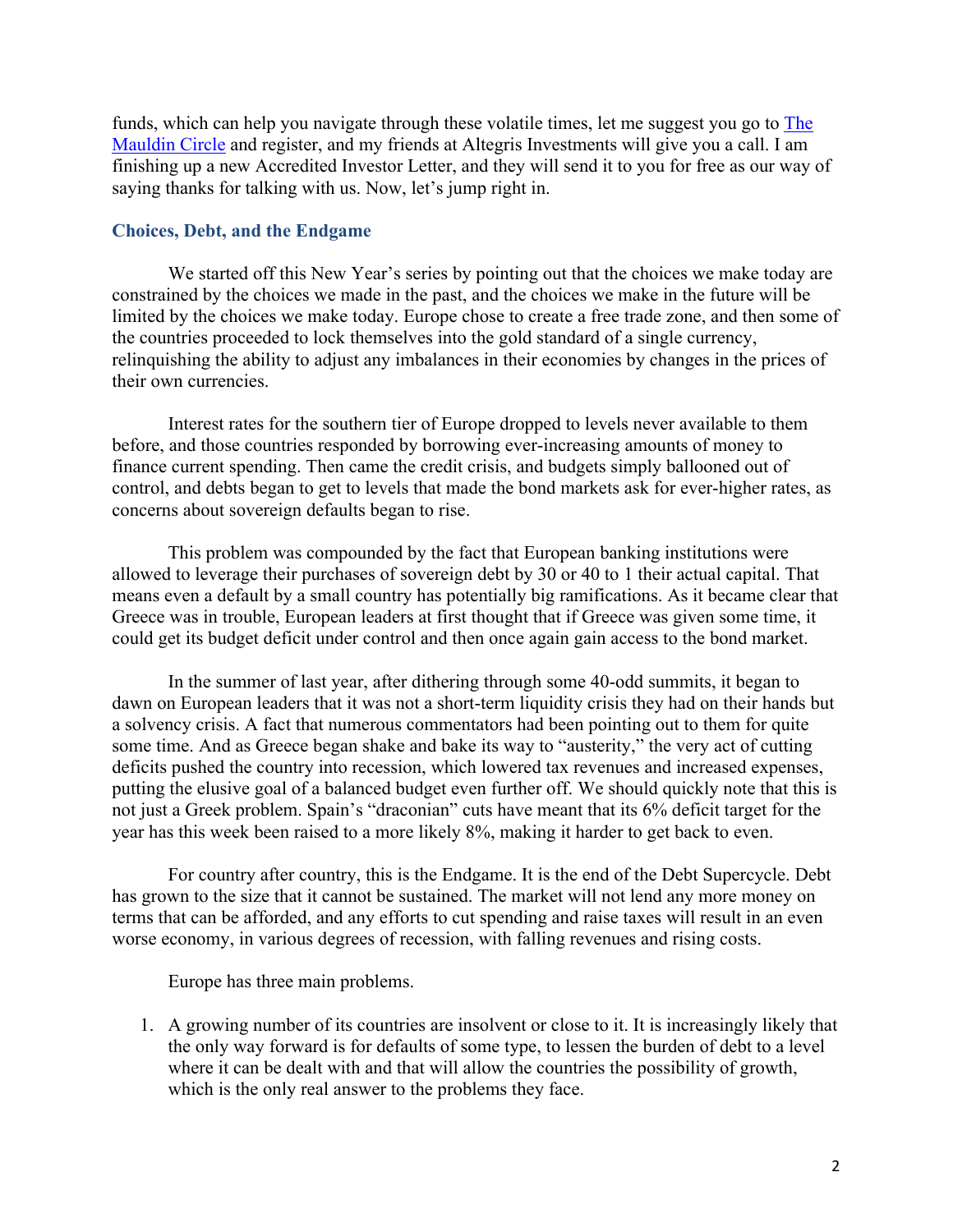- 2. Because of growing fears of multiple defaults (just Greece would be bad enough!) most of the banks in Europe are seen to be insolvent and in need of hundreds of billions of euros of new capital. The interbank market in Europe is in a shambles, and banks park their cash with the ECB, at a lower rate of return, as that is the only institution they trust. They clearly do not trust each other. As an aside, I heard from many sources while I was Hong Kong and Singapore, meeting with readers and friends, that European banks (especially French) are cutting back on their trade lending, which is making normal commerce more difficult. Didn't we just go through that in 2008?
- 3. The real problem in Europe is the massive trade imbalances between the peripheral countries and the so-called core countries. Without the ability to adjust currencies, those trade imbalances will render any debt solution moot, as a country cannot balance its budget while it runs a trade deficit and its citizens and businesses also deleverage. I have written about this arithmetic problem on numerous occasions. There must be balance or there must be a mechanism to achieve balance.

One cannot solve one problem without solving all three. Either they all get done or none truly get done. You can kick the can down the road by solving problems 1 and 2, but problem 3 will put you shortly back to square one.

Europe is now trying to address problems 1 and 2. They are talking about a "new treaty" that will require austerity of a real kind, although I understand that Germany has put in a clause that gives it some extra time to achieve its own balanced budget. And the ECB is dispensing euros through the back door to banks, in exchange for anything resembling collateral. Not directly of course, as that is prohibited, but the same thing is being accomplished, despite objections in some quarters, mostly German.

## **Staring into the Abyss**

It was late in September of 1998. I was flying from New York to Bermuda to speak at a hedge fund conference, and found myself upgraded at the last minute, back in the day when I did not fly that much, so I was feeling rather happy. As the door closed, a patrician-looking gentleman stepped in and came and sat next to me, immediately picking up a file and burrowing into it. I had a book and the *Wall Street Journal,* so I was content to read.

As soon as we took off, he asked for a scotch. He proceeded, over the next hour, to wage a very aggressive war on the diminishing cache of scotch bottles stored on board. (No, it was not Art Cashin. He doesn't fly.) It was an arduous campaign, but he was fully committed to winning.

He glanced over to my *Journal* and noted some headline about the crisis that had occurred the previous week. I had been following the extreme market volatility with interest, but this was in the first decade of the internet, so most of what you came by you still read in print or heard on the phone.

"They don't really know how close we came," he shuddered, his eyes showing the first signs of emotion – and fear – I had seen from him. That piqued my interest, and I engaged him, though without touching his precious hoard of scotch. I settled for a nice chardonnay. It turned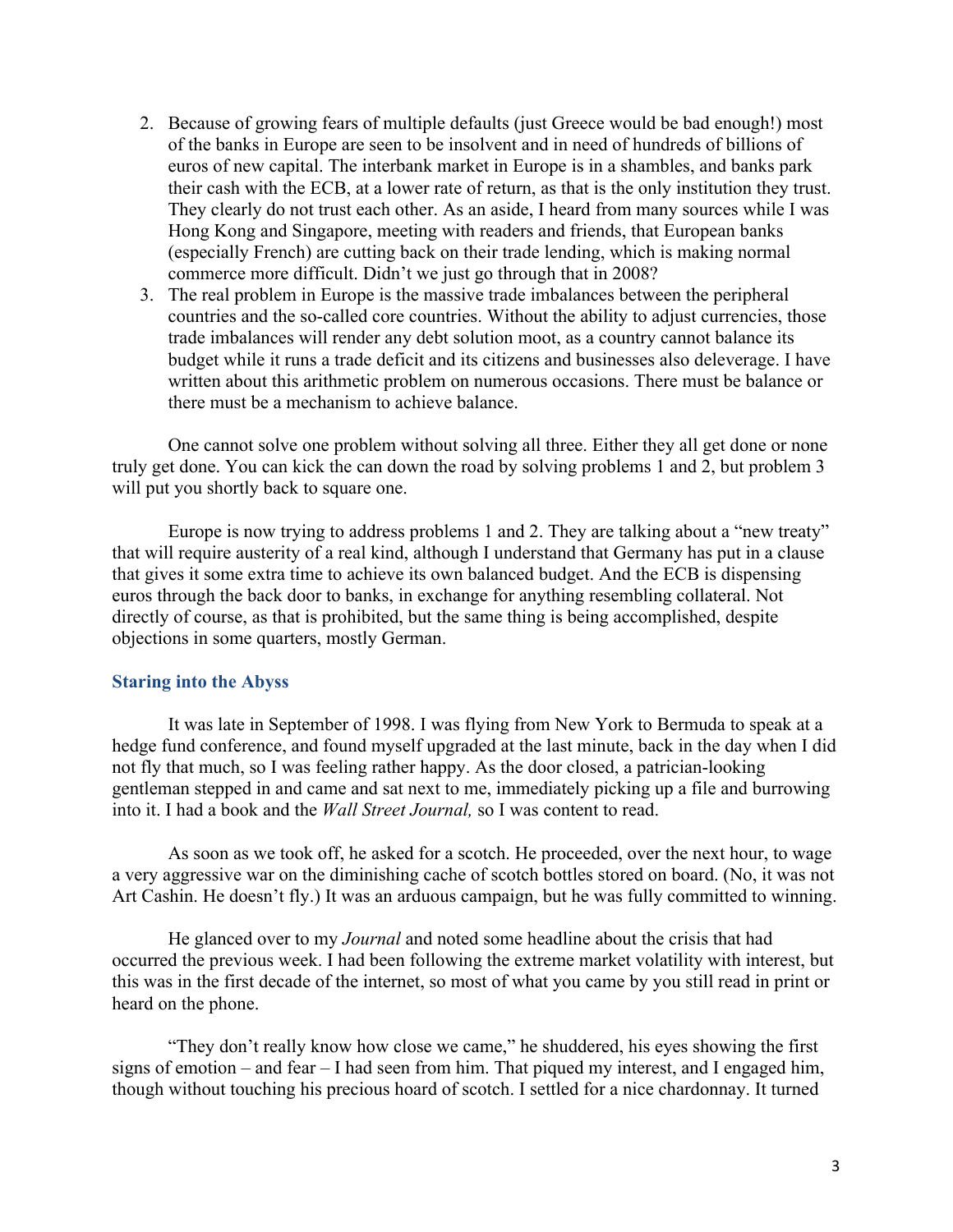out he was the second-ranking executive at one of the three largest banks in the country. He had been at the table in the NY Fed boardroom when 14 banks were forced to put in \$3.625 billion to keep Long Term Capital from collapsing, with only Bear Stearns declining (one of the reasons they had no friends ten years later). The NY Fed president had essentially called all the heads of the banks, told them to be in the room, not to send proxies, and to bring their checkbooks. There was subsequently a lot of criticism of the Fed, but they did what a central bank is supposed to do in times like that: they made the children play nice in the sandbox. They were the only entity that could force the various monster-ego players to even sit in the same room with each other.

"No one will ever really know," he said again. But of course, soon everyone did, as Roger Lowenstein wrote the must-read real-life thriller *When Genius Failed.*

"We walked to the edge of the abyss, and we looked over." He proceeded to regale me with the stories of the negotiations, as the immensity of what would happen if they allowed the collapse dawned on the group one by one. They all had exposure to LTCM but did not realize the extent of it until it was too late. Looking back, it might have looked something like the credit crisis of 2008 if they had not acted, except it would have happened much faster.

I can tell you that no one in that room wanted to write a \$300-million check. It was not good for their careers. Interestingly, after two years the fund was liquidated and the banks got back their capital plus a small profit.

Now, the bankers and leaders of Europe are getting ready to walk to the edge of the Abyss. It will be a long way down, and look like the  $7<sup>th</sup>$  level of Dante's Inferno.

Their first real look will come in the next few weeks, as Greece is negotiating aggressively with its lenders as to how much of a haircut they will receive and what sort of guarantees Greece will provide on the remaining debt (they are balking at putting the new bonds in a legal jurisdiction that will have some real bite if they default again, which they will). They are also negotiating with Europe about how much additional real austerity they will have to endure in order to be allowed to take on more debt. If they walk away and there is an uncoordinated default, it will guarantee chaos. Bank collateral will collapse and credit default swaps will be triggered, including many sold by European banks that are already essentially insolvent.

The legal euphemism here is that if debtors "voluntarily" accept a 50% haircut, then no credit default swap protections will be triggered on those positions. But not all parties want to voluntarily take that loss (or an even greater one). If they are forced to do so, then the credit default swaps they bought come into effect. Greece can legislatively force them to take the haircut, but CDS contracts are written in such a way that that action would be seen as a loss, triggering the CDS insurance. The governments involved want everyone to accept, so there is no crisis. The funds simply want as much money as they can get back, and many are playing a very hard-nosed game.

Can the holdouts be enticed with sweeteners that not all may get? Maybe different collateral? Or shorter terms, or …?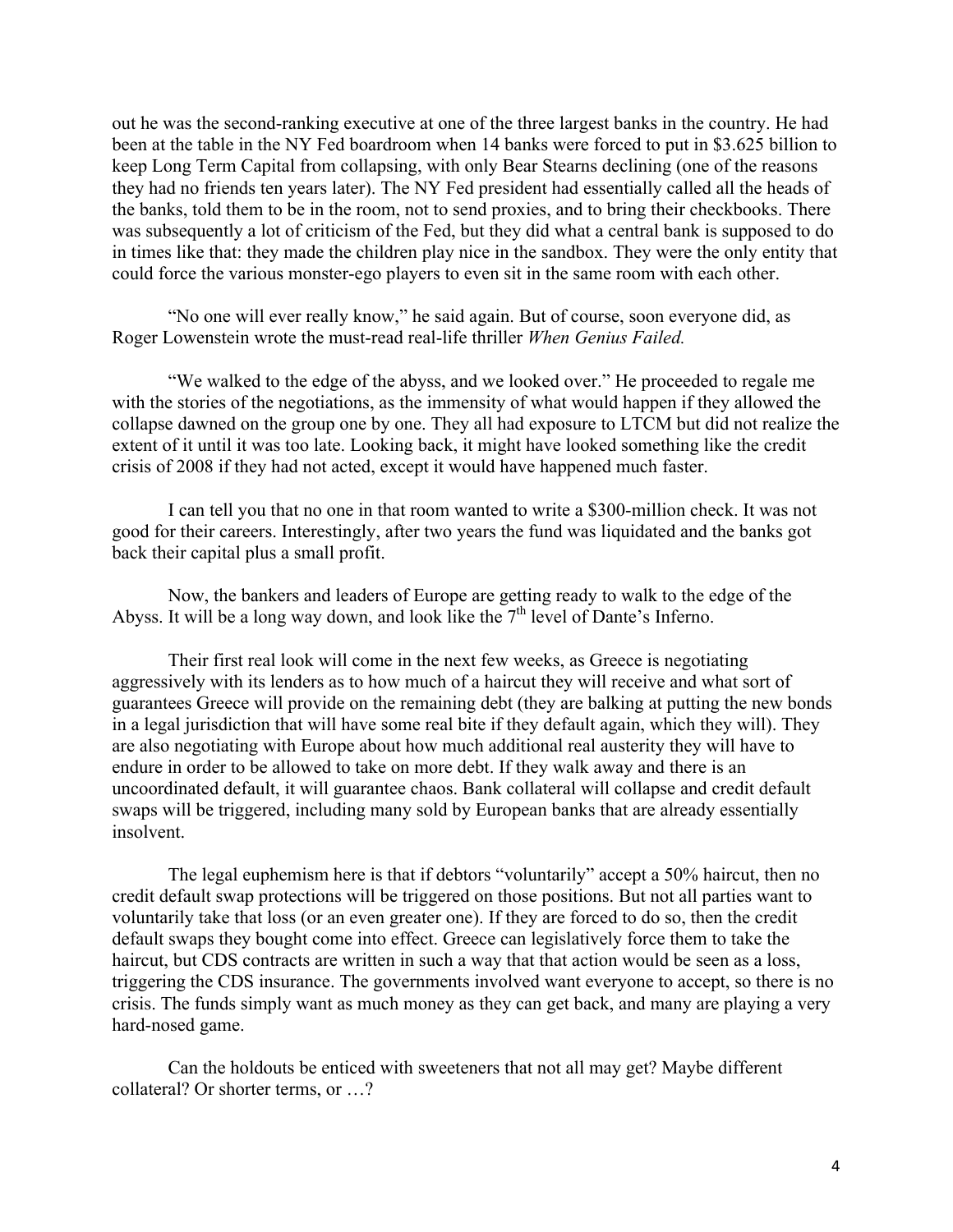The sad thing is that a 50% cut of the private lenders only gets Greece back to what will soon be 120% debt-to-GDP, from the current 170% and rising. 120% (which I consider optimistic) is just another, lesser form of insolvency, as Italy now understands. And if Italy is under pressure at 120%, then it is almost a given that the market would see Greece as still insolvent.

# **An Unintended (and Very Negative) Consequence**

There is at least one unintended consequence arising from the Greek settlement negotiations. Private investors thought they were buying a bond that was "pari passu," or equal with all other Greek sovereign debt. It now turns out they were buying junior, second-tier, subordinated debt. Something like a second mortgage on a home. You will take the first loss, so you then charge accordingly. But it now seems that the ECB, the IMF, and European public institutions are "more equal" than the private parties and will not have to share in the losses. The private lenders have found out they were taking subordinated risks while only getting senior-rate returns.

It the public lenders were involved in the haircuts, then maybe it would only have to be a 30% haircut, or if it was 50% it would be enough to maybe get Greece to the point where it might have a chance; and the remainder of the debt would be in better shape, rather than this just being the negotiations for the first haircut, with more to follow.

Every private lender in Europe now recognizes they are taking more risk when they invest in a sovereign debt instrument. This will have the effect of pushing rates up in the private market, like they have very recently climbed for Portugal (more on Portugal later).

Europe faces a set of choices. They can lend Greece more money on promises to turn things around, which can't happen because of (1) the very austerity being imposed and (2) the 10% of GDP trade imbalance with the rest of Europe. But if they don't lend the money and there is an uncontrolled default, they will get to inspect that Abyss more closely than they would like. It will mean hundreds of billions of euros in losses at their banks, which will have to be bailed out eventually by taxpayers.

Europe is worried about "contagion." If Greece gets a 50% reduction on its debt, will not Portugal point out that they deserve it more? There have been deep fiscal cuts by the free-market government of Pedro Passos Coelho in an attempt to reduce the deficits, but estimates are that, even with those cuts, the deficit will still be 6%, falling only to 4% in 2013. And that is if things go well.

The market is not acting as if it expects things to go well. Yields on Portugal's 10-year bonds climbed to 14.39% on Thursday. Credit default swaps measuring bond risk have reached 1270 points, pricing a two-thirds chance of default over the next five years.

While Portugal's public debt of 113pc of GDP is lower than Greece's, the private sector has much larger debts and the country's total debt load is higher, at 360pc of GDP – much of it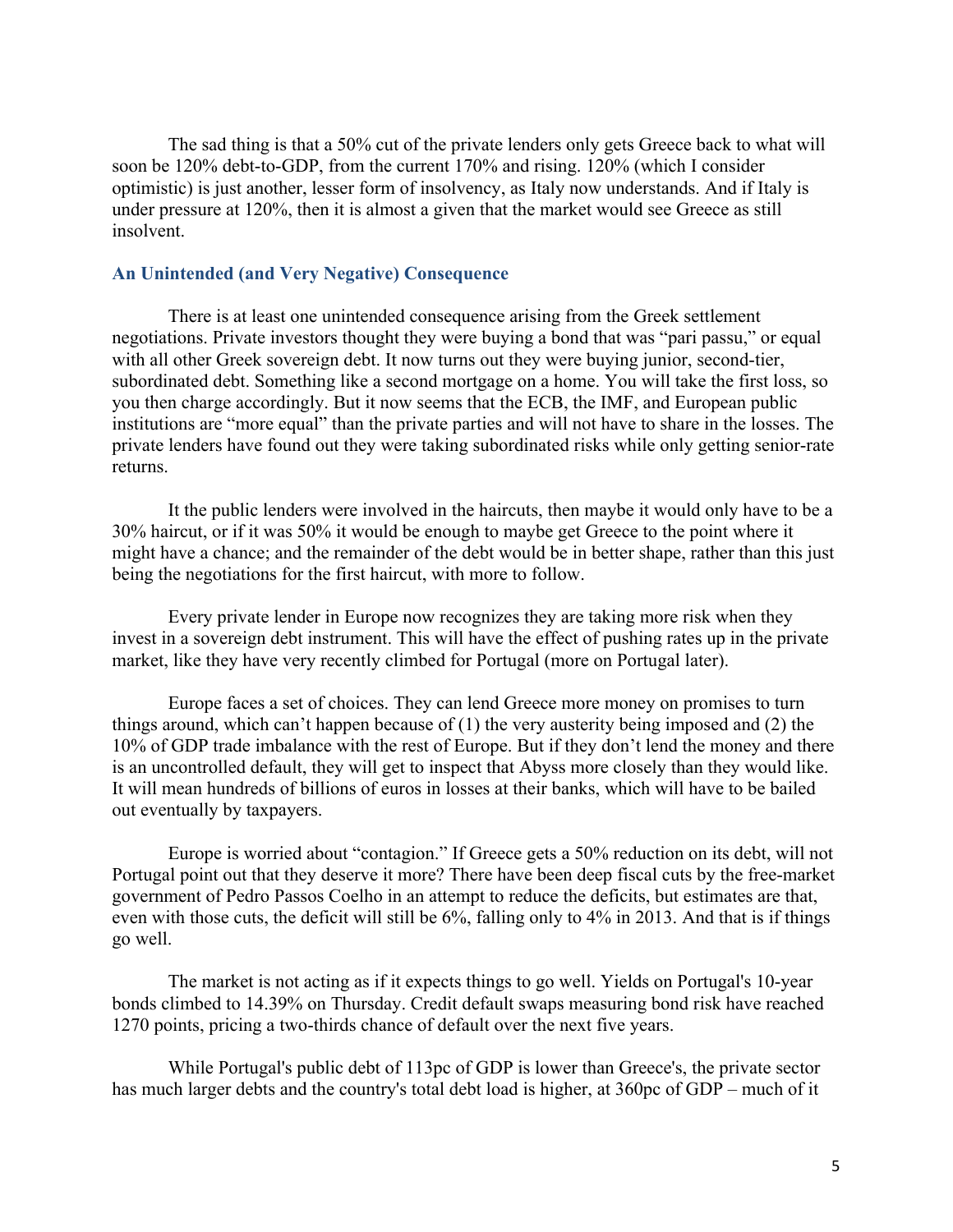external debt. Jürgen Michels, Europe economist at Citigroup, says, "Without a sizeable haircut to its debt stock, Portugal will not be able to move into a viable fiscal path. We expect a haircut of 35pc at the end of 2012 or in 2013."

Ambrose Evans-Pritchard, writing in the London *Telegraph* (I really like his work), notes:

"Portugal is a troubling case for EU officials, who insist that Greece is a 'one-off' case rather than the first of a string of countries trapped in a deeper North-South structural rift. The official line is that Portugal will pull through because it has grasped the nettle of retrenchment and reform.

"Europe's leaders have vowed that there will be no forced 'haircuts' for holders of Portuguese bonds. If the country now spirals into a Grecian vortex as well they will have to repudiate that promise or accept that EU taxpayers will have to shoulder the burden of debt restructuring. While all eyes are on Greece, it is the slower drama in Portugal that will ultimately determine the fate of the eurozone."

# **A Preview of Coming Attractions**

Let's turn to some charts from a well-written report called "The European Crisis Deepens," from the Petersen Institute, by Peter Boone and Simon Johnson. Both authors have a long list of credentials.

The first one is a chart of the cost of five-year credit default swaps. Notice they all are rising. (This is a log chart, so the scale rises by a factor of ten for each level.) Now, notice that Portugal is where Greece was last year. Then pay attention to the fact that Italy is likewise where Portugal was last year. Just thought I would give you a preview of coming attractions, horrormovie edition.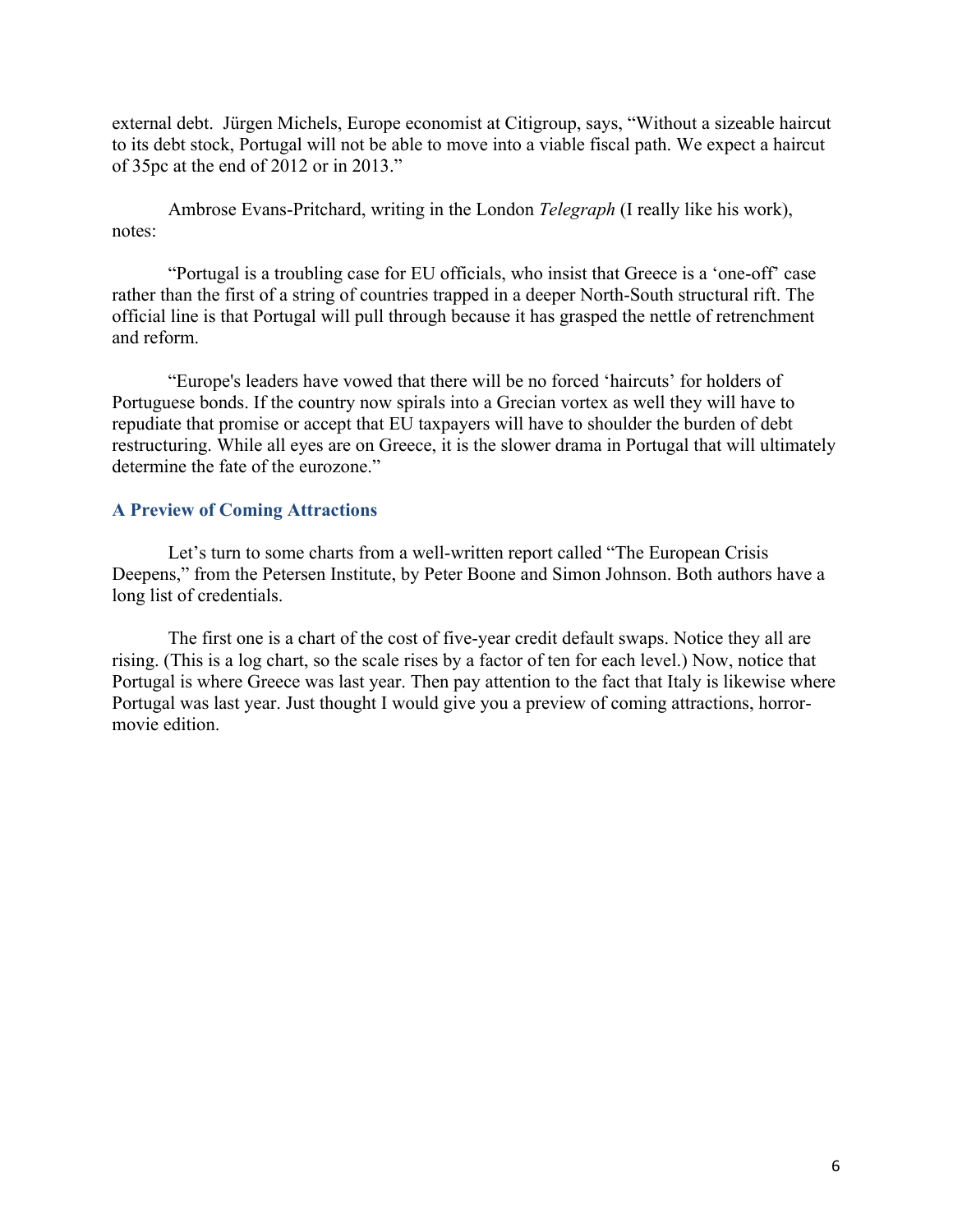

Figure 1 Five-year sovereign credit default swaps, January 2, 2006 to December 9, 2011

Then they offer us this chart, which compares the labor-unit costs of six countries in Europe. Only Ireland has seen their costs drop, as their labor has accepted pay cuts and productivity has increased. And pay attention to the ever-rising costs of France vs. Germany. This trend suggests France is on a path that Greece took. There are dragons down that path.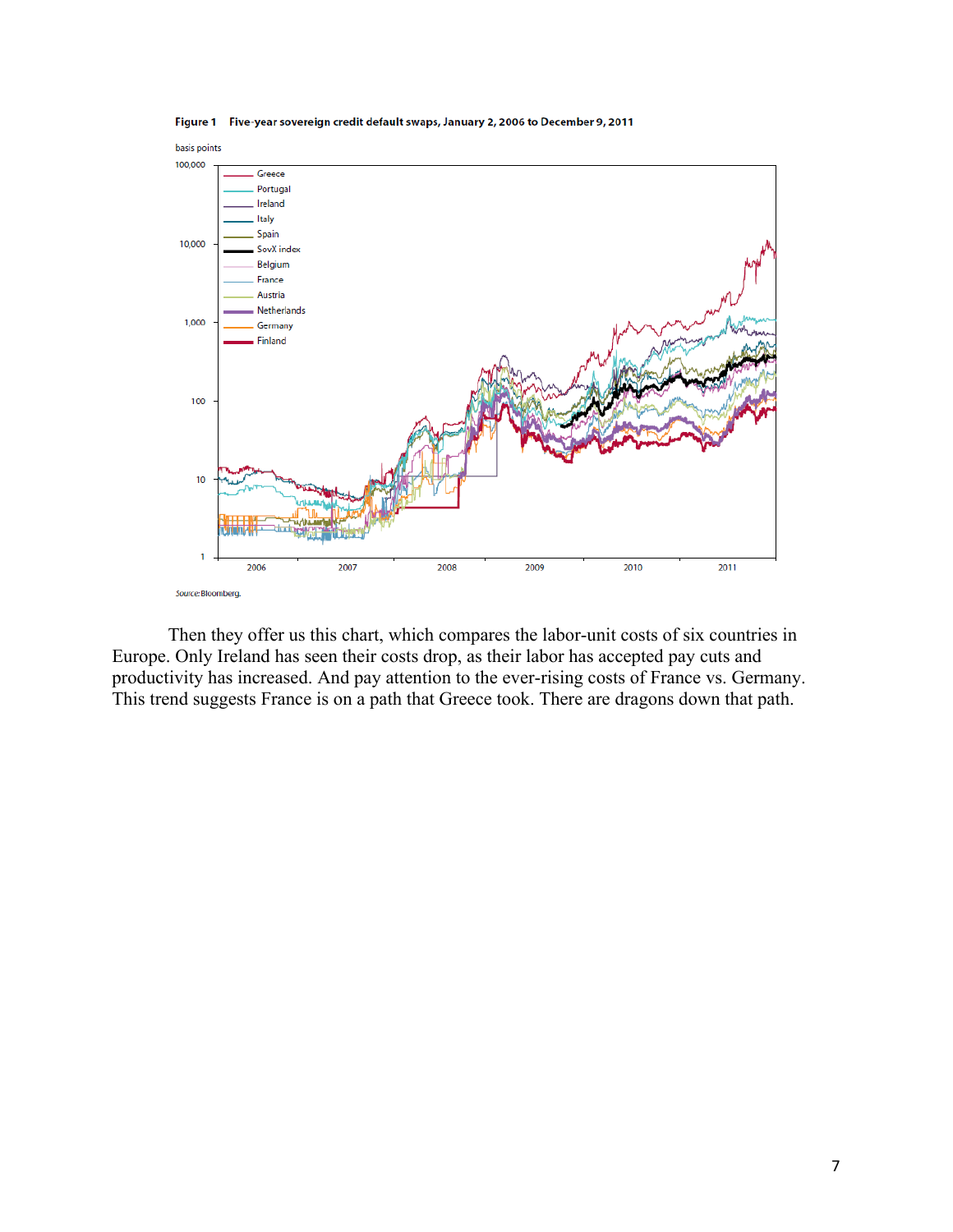Figure 3 OECD nominal unit labor costs in total economy, 2003-11



Sources: Organization for Economic Cooperation and Development; Bloomberg.

And it also illustrates the problem of why it will be so hard for Greece to turn around without being able to resort to a currency devaluation. They have to endure a 30% pay cut relative to core Europe if they want to compete. There will be no volunteers in Greece for such cuts. After two years of IMF and European institutional involvement (meddling?) in Greece, there has been hardly any movement in Greek labor costs.

Greece is not alone. Are you reading of any general pay cuts in the proposed solutions for Italy, where labor costs are now above those of Greece? Likewise, no move in Portugal (not shown in graph). The entire eurozone is out of balance, and no one is making any moves to deal with it or even acknowledge the basic problem.

### **Hallucinogenic Data and Other Fun Activities**

Much of establishment Europe was predicting a positive GDP for the region only a month ago. The recent trend suggests the data they were smoking was hallucinogenic. And given the seriousness of the problem, it must have been primo stuff. Germany was in recession for the 4<sup>th</sup> quarter of last year and is likely to be there this quarter, which is the technical definition of recession. Clearly, peripheral Europe is in recession, some countries in what looks like it could be called a depression. Below is the Purchasing Manager's Index for six major countries in Europe. I have added a thick red line at the 50 mark, below which there is negative growth.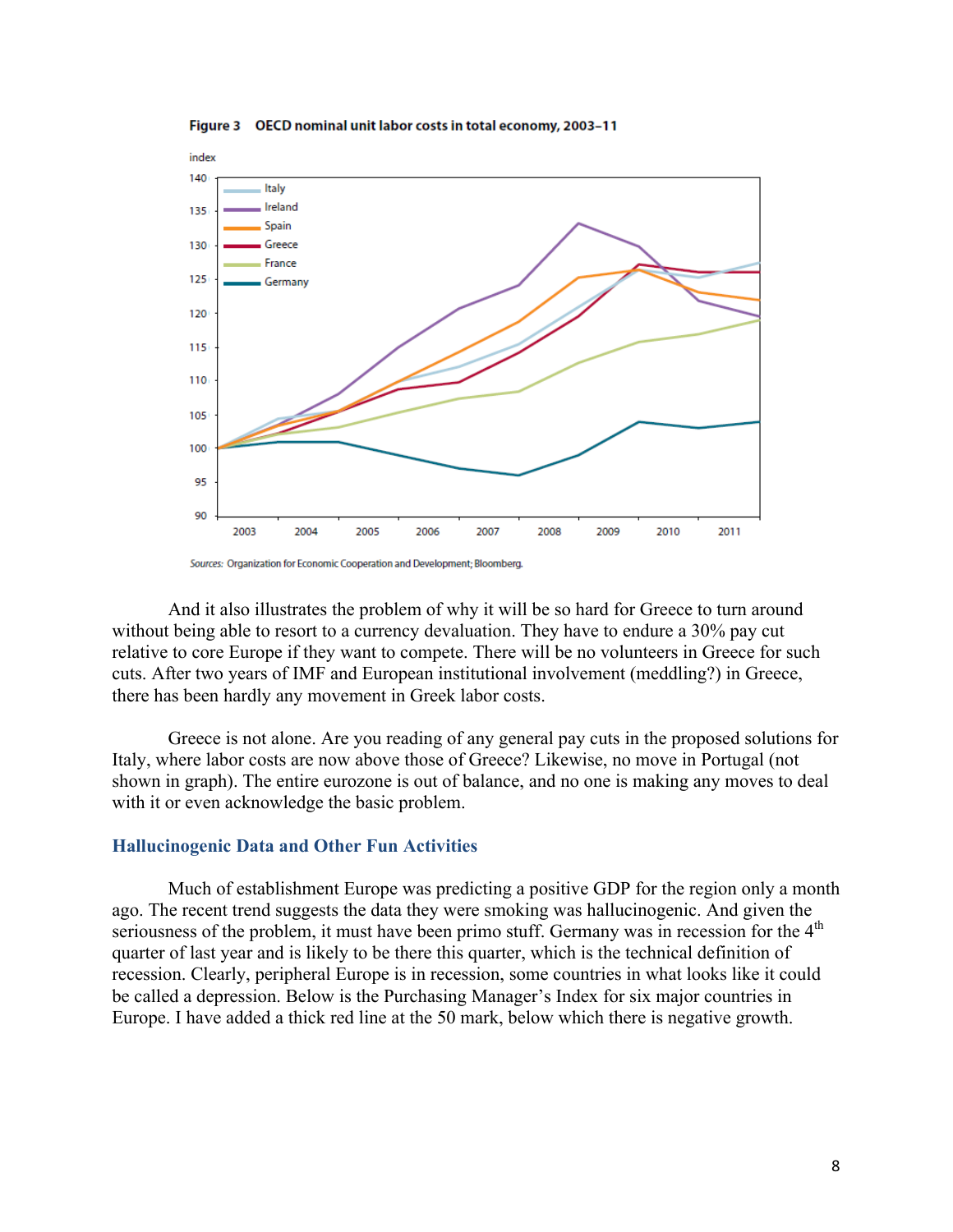



### **Gentlemen, Choose Your Disaster**

With all of the above as a backdrop, let's now see if I can outline the choices Europe faces. First, let's take Greece, because it is instructive. Greece has two choices. They can choose Disaster A, which is to stay in the euro, cutting spending and raising taxes so they can qualify for yet another bailout; negotiating more defaults; getting further behind on their balance of payments; and suffering along with a lack of medicine, energy, and other goods they need. They will be mired in a depression for a generation. Demonstrations will get ever larger and uglier, as the government has to make even more cuts to deal with decreasing revenues, as 2.5% of their GDP in euros leaves the country each month. There is a run on their banks. Any Greek who can is getting his money out.

Greek voters will then blame whichever political group was responsible for choosing Disaster A and vote them out, as the opposition calls for Greece to exit the euro. Which is of course Disaster B.

Leaving the euro is a nightmare of biblical proportions, equivalent to about 7 of the 10 plagues that visited Egypt. First there is a banking holiday, then all accounts are converted to drachmas and all pensions and government pay is now in drachmas. What about private contracts made in euros with non-Greek businesses? And it is one thing to convert all the electronic money and cash in the banks; but how do you get Greeks to turn in their euros for drachmas, when they can cross the border and buy goods at lower prices, as inflation and/or outright devaluation will follow any change of currency. It has to. That is the whole point.

So how do you get Zorba and Deimos to willingly turn in their remaining cash euros? You can close the borders, but that creates a black market for euros – and the Greeks have been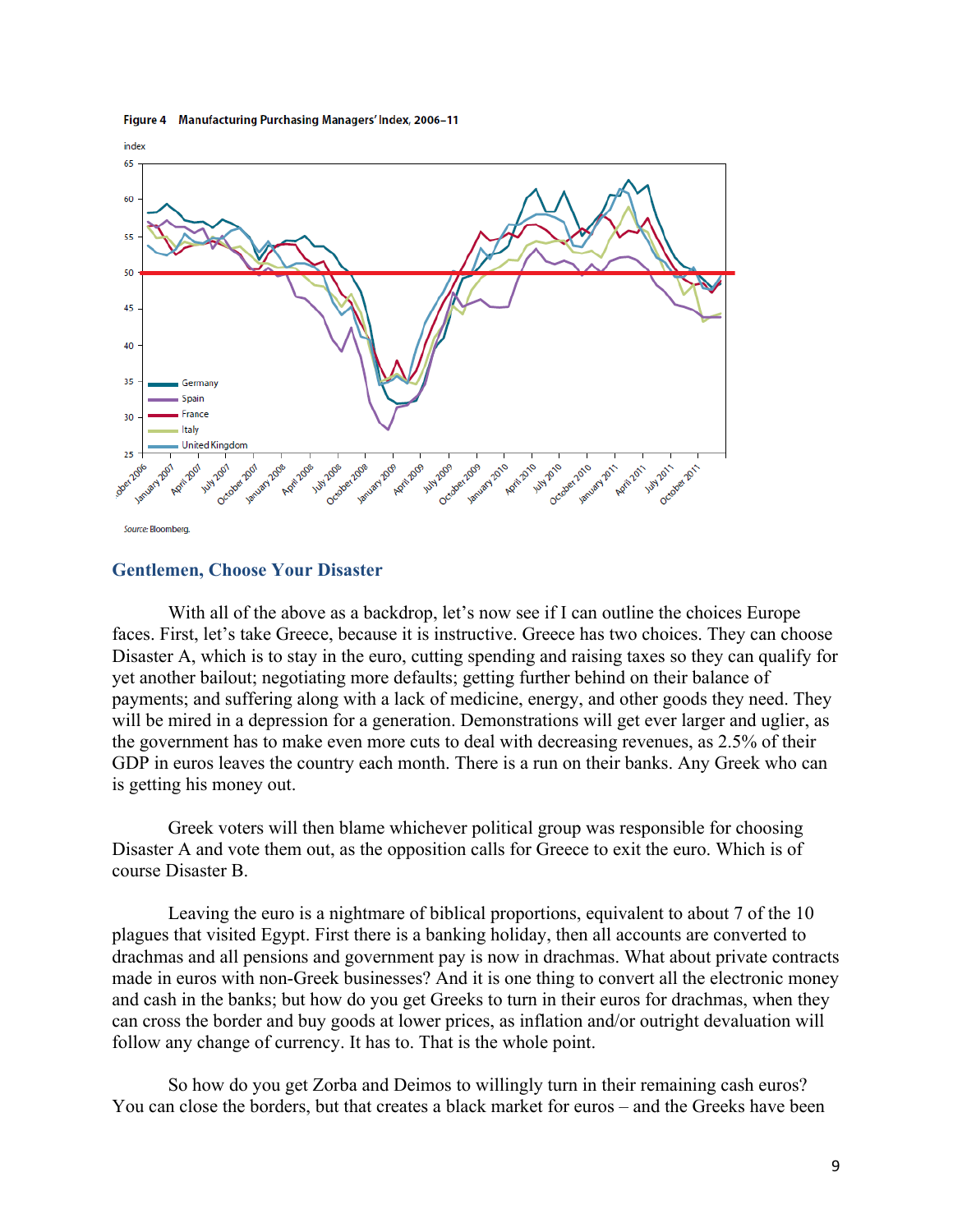smuggling through their hills for centuries. And how do you close the fishing villages, where their cousin from Italy meets them in the Mediterranean for a little currency exchange? What about non-Greek businesses that built apartments or condos and sold them? They now get paid in depreciating drachmas, while having to cover their euro costs back home? Not to mention, how do you get "hard" currency to buy medicine, energy, food, military supplies, etc.? The list goes on and on. It is a lawyer's dream.

There is a third choice, Disaster C, which is worse than both of the above. Greece can stay in the euro and default on all debt, which cuts them off completely from the bond market for some time to come. This forces them to make drastic cuts in all government services and payments (salaries, pensions etc.), and suffer a capital D Depression, as they must balance their trade payments overnight, or do without. Then they choose Disaster B anyway.

The only real options are Disaster A or Disaster B. Whether they opt to go straight to the drachma (Disaster B) is only a matter of timing. They will get there soon enough.

Why then do they wait? What's the point of going through all these motions? Because Europe fears a disorderly Disaster B. For the rest of Europe, it is the Abyss. The Greek hope is that Europe (read Germany) keeps funding them in order to keep back from the edge of the Abyss.

As one European diplomat noted, "There is a growing sense that despite the valiant efforts of Papademos … the reluctant Greek establishment is biding its time to the next elections, banking on the assumption that the world will continue to bail them out, no matter what."

Europe is getting closer to the point where it must make a decision about what to do with Greece. In theory, the deadline is March 29 for the next round of funding. It is a game with very high stakes and deadly serious players. Can Sarkozy be seen as weak and giving in to Greece, with elections coming up in April? Can Merkel appear to give in and keep her troops in line? There are elections not long after that in Greece. Can Papademos cave in to further cuts and promises on future debt that will be hard to keep and intensely unpopular?

The markets are getting exhausted. There will be no private market for Greek debt at any number close to what is sustainable. Greece will be on European life support for a very long time if they stay in and there is no disorderly default. It will mean hundreds of billions of euros over the decade, debt forgiveness, etc. There are no good choices.

And Europe will all too soon face what to do with Portugal, which will want to dispense some haircuts of its own. Don't forget Ireland, which is very serious about not paying the debt the previous government took on for its banks in order to pay British, German, and French banks. That is a default that is in the cards. I think "polite" Ireland is just waiting until its \$60 billion default is seen as small potatoes, which will not be too long, as Italy must raise almost  $\epsilon$ 350 billion just to roll over current debt. Italy projects that its deficit will be down to 2%, but if Europe goes into recession that projection goes out the window.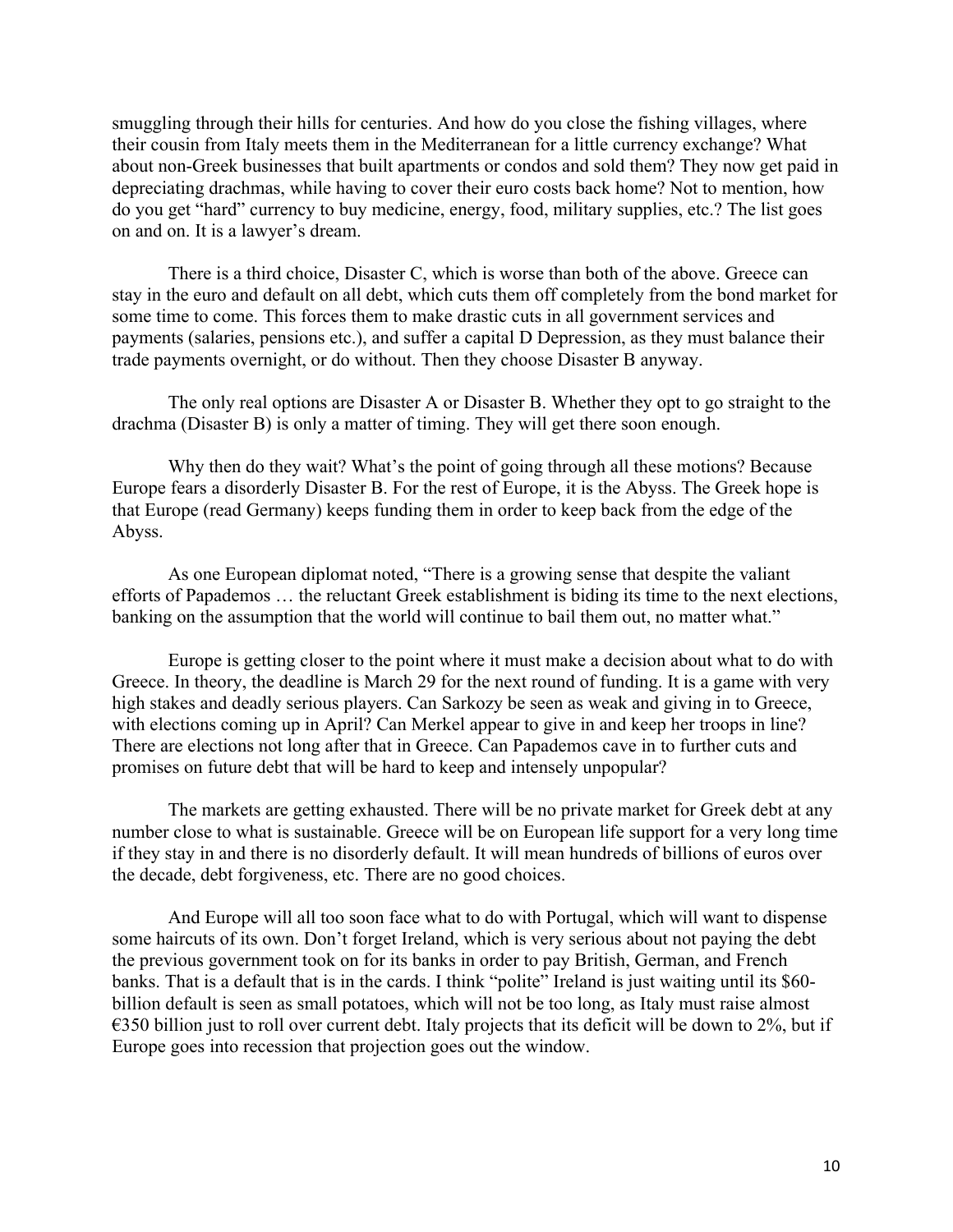The bottom line is that Italy (and most likely Spain at some point) cannot raise the debt it needs at rates it can afford without massive European Central Bank involvement. Rates are already approaching 7% again. That is unsustainable from an Italian point of view. Germany must be willing to allow the ECB to take on massive balance-sheet debt, or Italy will not make it without haircuts. And a mere 10% haircut for Italy dwarfs what is happening in Greece – and doesn't do much for Italy. If they go for a haircut, it will be much larger. French banks holds 45% of Italian debt. Italy is too big for France to save. They cannot even backstop their banks if Italy becomes a solvency risk. They simply cannot get their hands on that much money without destroying their balance sheet. The most recent downgrade of their debt was just the first of many.

Speaking of downgrades, Egan Jones downgraded Germany from AA to AA- and put the country on negative watch. This is important, as this is what I believe to be the most credible rating agency; and over 95% of the time the other "Big 3" agencies generally follow their lead, after a period of time. Part of the reason for the downgrade is all the debt that Germany is guaranteeing. Sean Egan was one of the first serious analysts to suggest that Greece would default. He was talking a 95% eventual default a long time ago. (Very nice gentleman, by the way. Or maybe he just left his Darth Vader mask at home when I met him.)

Europe will have to make its choice this year. Either a much tighter, more constrictive fiscal union with a central bank that can aggressively print euros in this crisis, or a break-up, either controlled or not. I don't think they can kick the can until 2013, as the market will not allow it. Either the ECB takes off its gloves and gets down to real monetization when Italy and Spain need it, or the wheels come off.

The quote at the beginning returns to mind: "If we want everything to stay as it is, everything will have to change."

Like any long trip, the drive (or flight) seems to take forever, particularly if you are very young or you are an investor. But then suddenly you are there. The LTCM crisis mentioned above took a long time to develop, but then it ended with a bang. One day Lehman or Bear is a big player and the next they are gone. I think this is the year the crisis moment for the euro arrives. Let's hope they are ready.

#### **What Europe Should Do**

When Europe approaches the edge of the Abyss and looks over, the rest of the world gets to take a look, too. We can all be taken to the edge and over. I was reminded while in Singapore and Hong Kong how much we all need Europe to come through this.

Europe has problems that are structural and can't be fixed with just another treaty or more ECB liquidity. With that in mind, here are my thoughts.

1. The European Union works, mostly much more than less. Keep the free trade zone. There are countries that work just fine that are not in the euro. We live in the world of computers. Currency exchange is a computer operation and relatively easy. And keep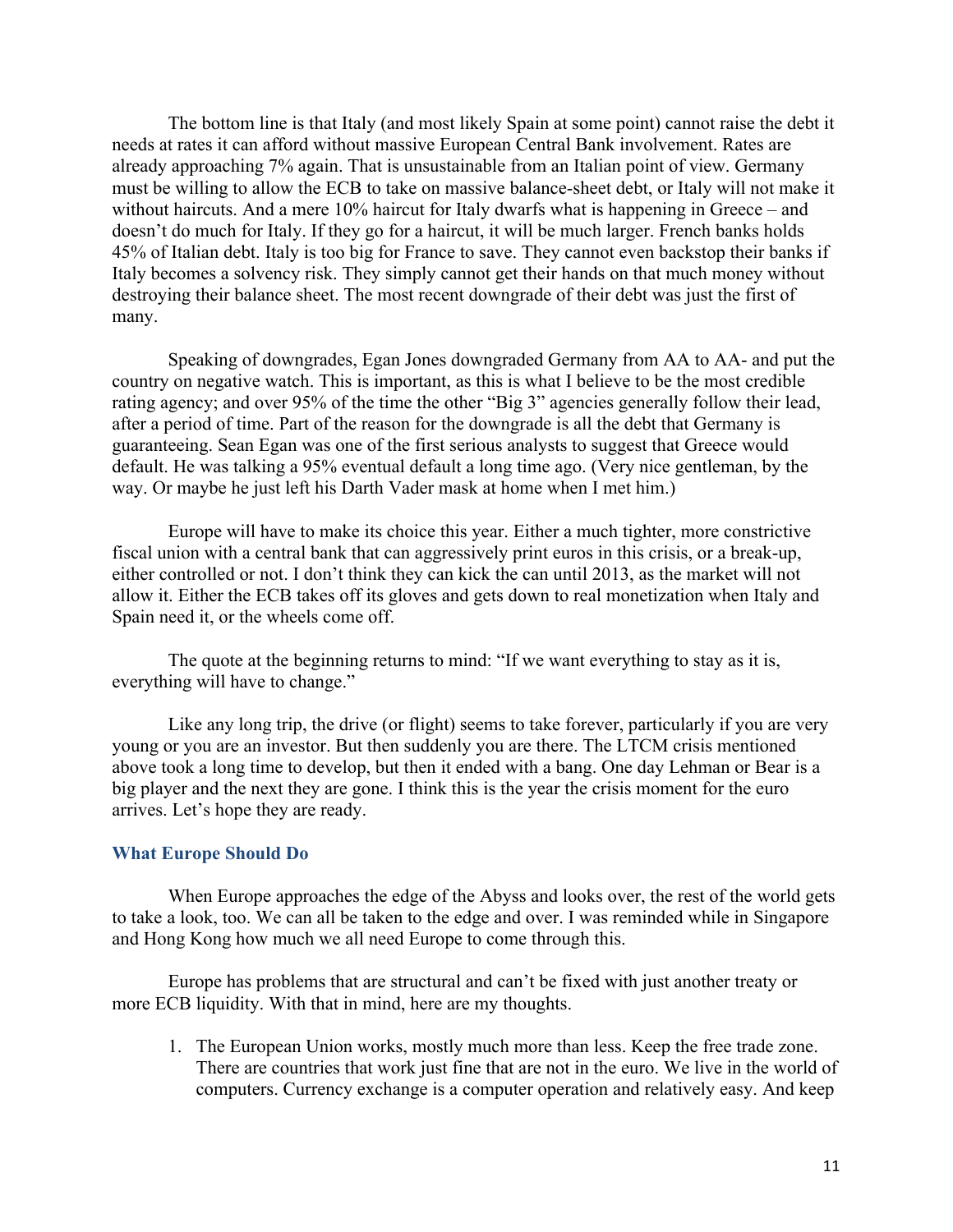working on coordinating with the rest of the world. Take advantage of what you can do together. We are all better off with a united Europe. Until such time as there are stable labor and productivity markets across Europe, don't press for a single currency. Single currencies don't insure there will be no conflict. Really integrated free trade and open borders do.

- 2. Admit the euro just doesn't work for some countries, and let them leave the eurozone (but stay in the free trade zone, like Denmark and Sweden are now). Establish as orderly as possible a path for a country to revert to its old currency. Yes, there are going to be some very large losses. If you control it, they will be far less than if you don't. You can set up a two-tier system, just as you did when you created the euro. And pass some laws so everyone isn't spending the next two decades suing everyone else. Deal with it like adults who want to be friends after the divorce rather than enemies for life. If you have to make up some rules, then make them up. But do it quick. The longer you take, the more it will cost you (and the world).
- 3. Greece has to be told no. No more loans. No more threats. If they want to stay, then let the market deal with them. I doubt it will be kind, but they have to take responsibility for themselves. Nobody forced them to borrow too much. Cut your losses now. Use the money to salvage your own banks. When (not if) Greece decides to go, help them with some humanitarian aid (medicines and emergency supplies) but stop piling on debt they can't pay. Work out the terms so they can get on their feet and go on with their lives. Allow them to stay in the free trade zone. And learn your lessons. Be careful whom you lend money to!
- 4. Sadly, the same goes for Portugal, although with a reasonable and very healthy haircut they may be able to stay.
- 5. Ireland is not going to pay that bank debt. Get over it. Just let the ECB swallow it. Then Ireland will pay the rest of its government debt and can grow its way out of its problems. They have a positive trade balance. Besides, who doesn't love the Irish?
- 6. Italy and Spain are problems. If they stay they are going to need some major ECB help on rates while they get their deficits under control. Either do it or don't, but don't keep the world in limbo. Germany needs to make a decision and make it very publicly.
- 7. I don't know what to suggest to France. That is the toughest question. They are losing labor competitiveness with Germany and others, and already have taxes that cannot go much higher, large fiscal deficits, poor demographics, and huge future unfunded liabilities in the form of health-care and pension benefits. They have time to get things sorted out if they will use it (like the US). The world surely hopes they do. The concern about the problems of French banks was voiced everywhere in Hong Kong and Singapore. They are integral to world trade in ways that US banks (or others) can't come close to. They just have the experience and infrastructure in making those trade loans. You can't build that up in a short time. A problem with French banks would be a problem for world growth, which is already slowing down.

I know the markets are discounting a happy ending to the euro crisis. I just see the substantial "tail risk" and suggest you manage accordingly. Large pensions and foundations may be happy if they end the year where they started. Smaller investors should assess their risk tolerance from the perspective that Europe does not work through its problems.